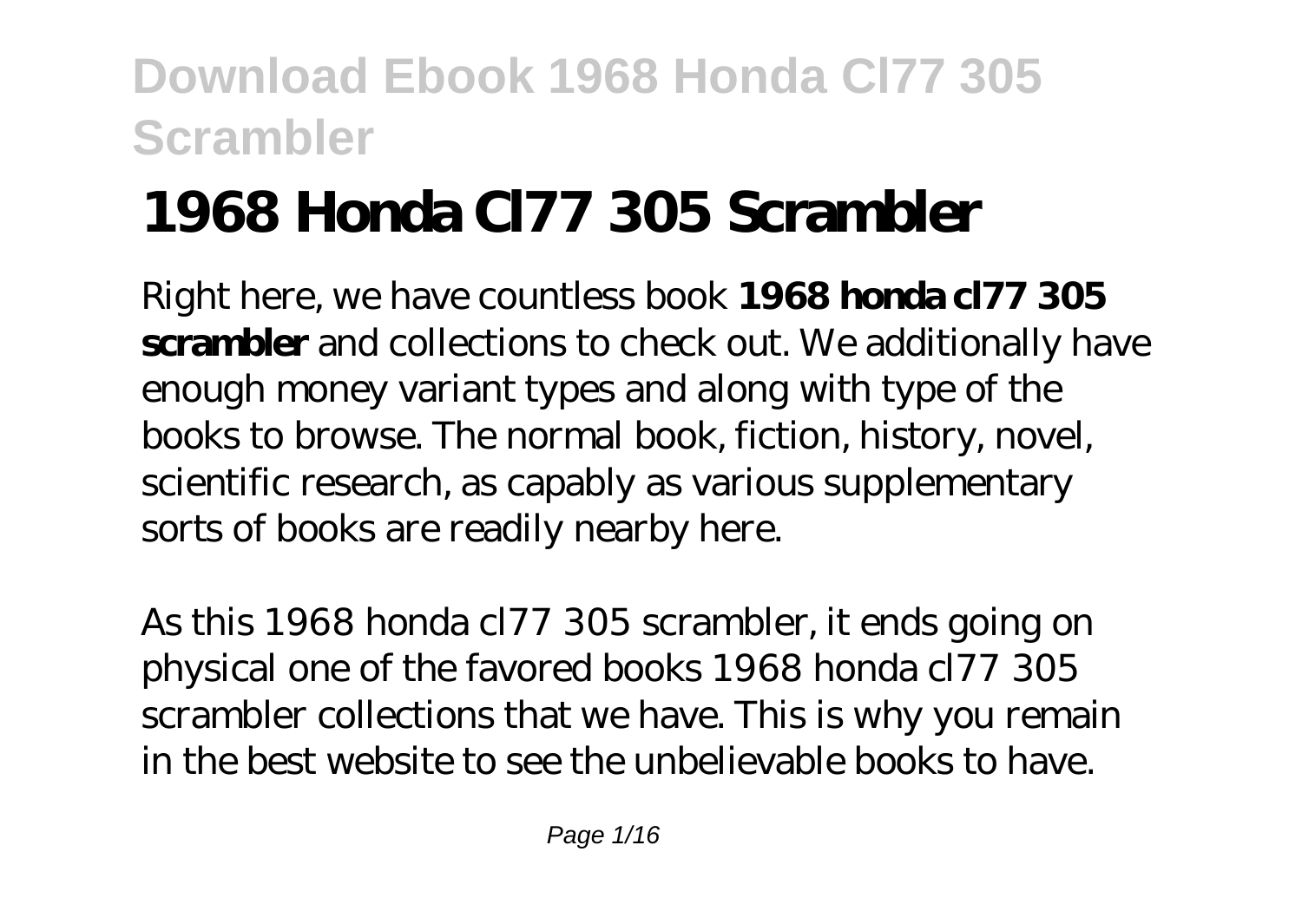1968 Honda cl77 305 scrambler for sale *1967 Honda 305 Scrambler CL77 by Randy's Cycle Service \u0026 Restoration @ rcycle.com* 1966 \u0026 1967 Honda CL77 305 Scrambler - Startup and Test Ride *1967 Honda CL77 305 Scrambler All Original.* Staff Bikes: Ross' Honda CL77 305cc Scrambler

1967 Honda CL77 ScramblerHonda CL77 Riding My Fully Restored 1965 Honda CL77 (305 Scrambler) 1966 Honda 305 Scrambler *Clymer Manuals HoAME Rally 1966 Honda CL77 CL 77 Scrambler 305 Classic Vintage Motorcycle Video 1967 HONDA CL77 305 scrambler for sale RHODE ISLAND* 1965 HONDA 305 SCRAMBLER - Riding with the \"Snuffs\" Open (CL77, CL72, CB77, CA77) Honda CL77 305 Scrambler for sale on eBay Honda CL350 Scrambler Page 2/16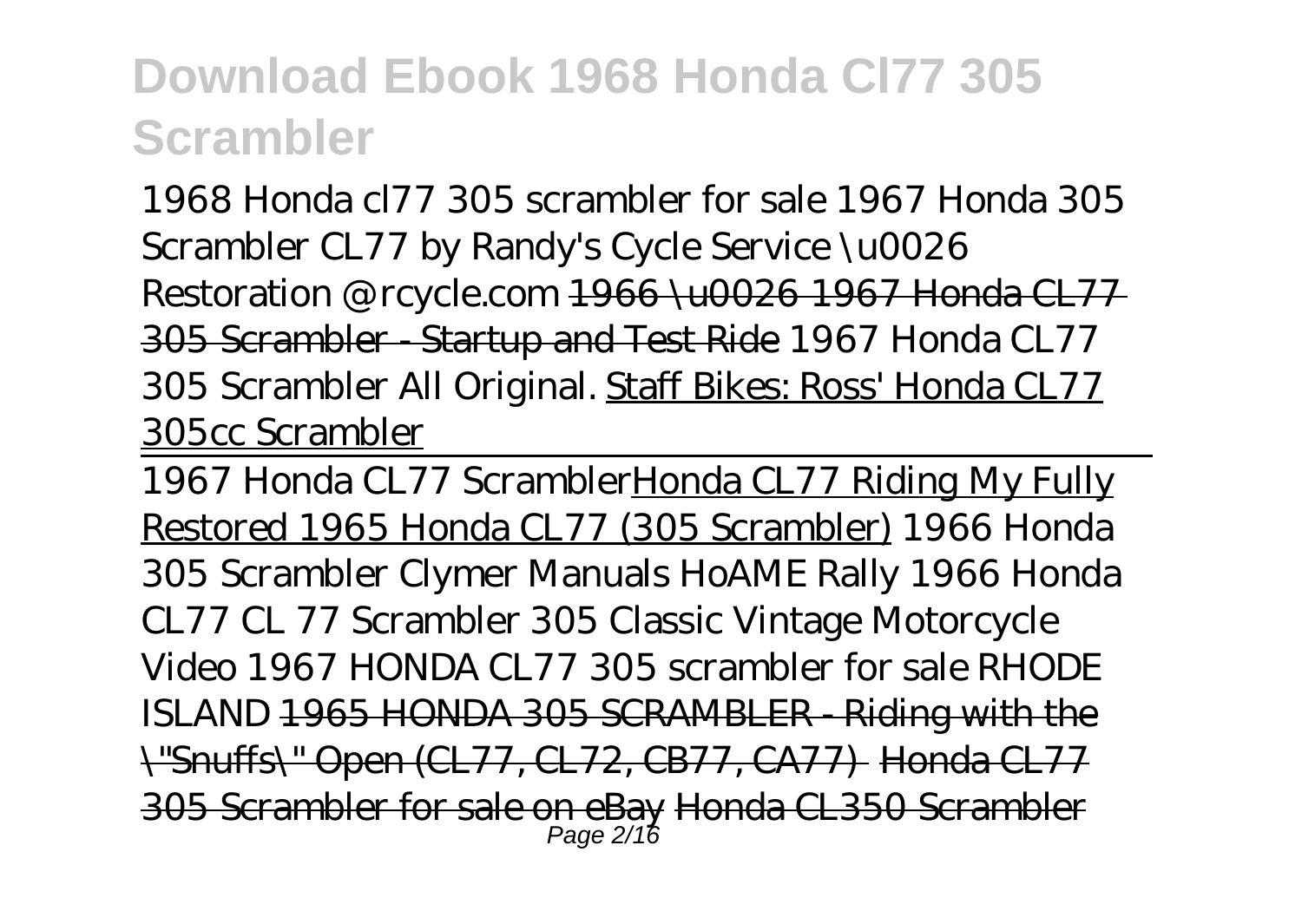Ride and Review

1969 Honda CL350 Scrambler

How to set ignition points timing on Honda 305 motorcycle *1977 Honda CB750 Barn Find - Will it Run? 1965 Honda 305 Superhawk Restoration 1975 Honda CL360 Scrambler RESTORED BSA DBD34 GOLDSTAR SCRAMBLER 1 1969 Honda Dream 305 cc Installing TYTRONIC elec ignition on Honda CB/CL 72/77 engine* An In-Depth Look at My 1965 Honda CA77 Dream 305 1966 Honda Cl77 305 Scrambler Honda 305 Scrambler (CL77) RestorationPristine 1966 Honda 305 Scrambler CL-77 1965 HONDA 305 CL77 DIRT SCRAMBLER (CL72 CB77, CA77) 1966 Honda 305 Scrambler. Neighborhood Ruckus **1965 HONDA 305 CL77 RACE SCRAMBLER (CL72, CB77, CA77)**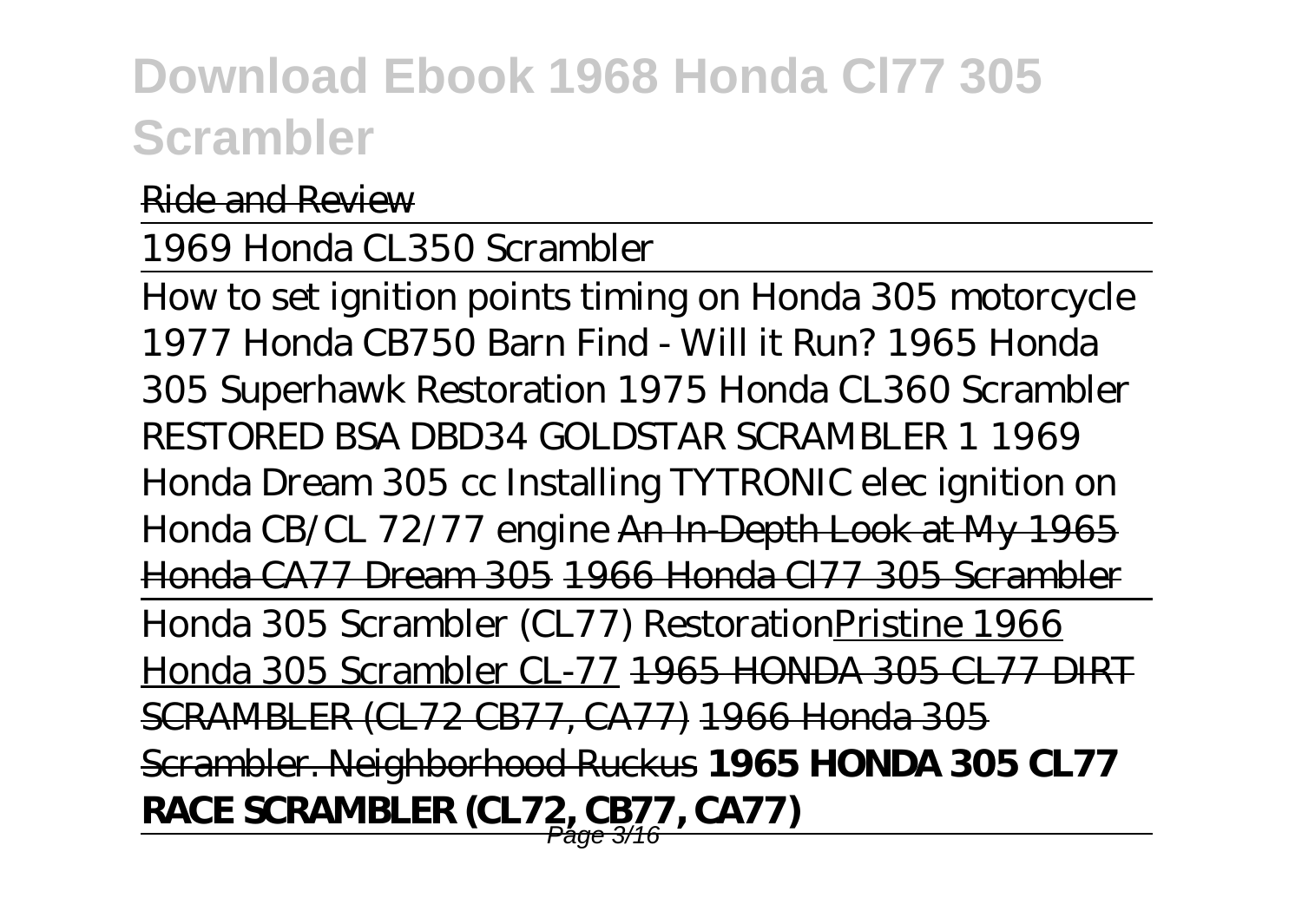RACING HONDA 305 CL77 SCRAMBLER BACK IN THE 60s (CL72, CB77, CA77)1968 Honda Scrambler CL77 1968 Honda Cl77 305 Scrambler

1967 Honda CL77 Scrambler 305. Owner: John Lundberg, Santa Margarita, California. Here we have the last of Honda's 305 models, which began with the dry-sump CA76 in 1959, moving on to the wet ...

1965-1968 Honda CL77 Scrambler 305 - Review | Rider **Magazine** 

Lovingly Restored 1968 Honda 305 Scrambler CL77 During the 1960s, the Honda Dream became a cultural icon. From college campuses to city streets, it was the darling of American youth. By the time the U.S. dirt bike boom began in Page 4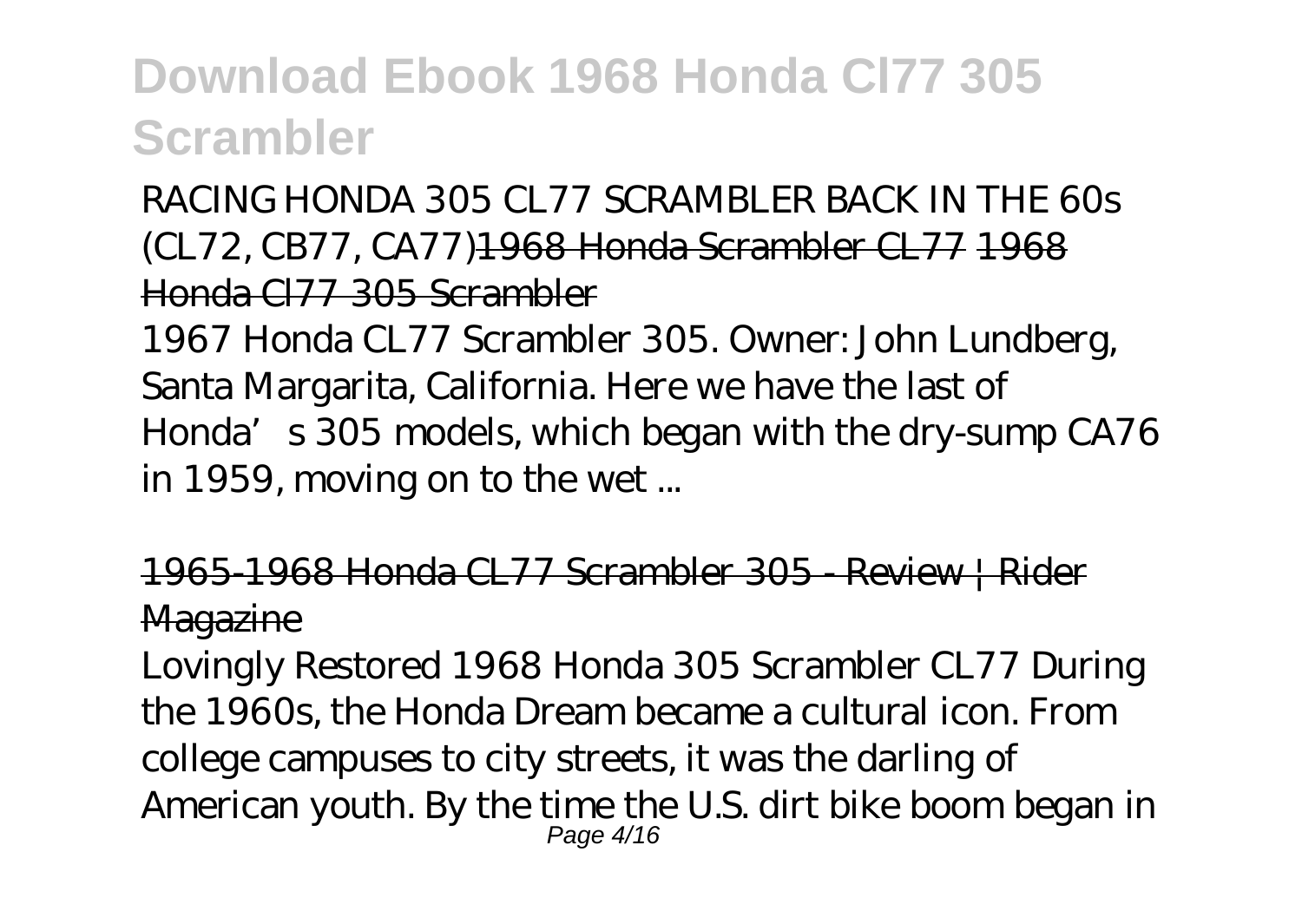the late '60s, Honda motorcycles were everywhere.

1968 Honda CL77 Scrambler 305 | Art & Speed Classic Car ...

The Honda CL77 or Scrambler 305 is the off-road or scrambler version of the Honda C77 Dream and the CB77 Super Hawk of the 1960s. Scramblers, designated CL by Honda, differed from the sport bikes (designated CB) to allow for some off-road riding. The CL77 differed from the CB77 Super Hawk in a number of ways. To increase ground clearance, it had upswept exhaust pipes running along the bike's ...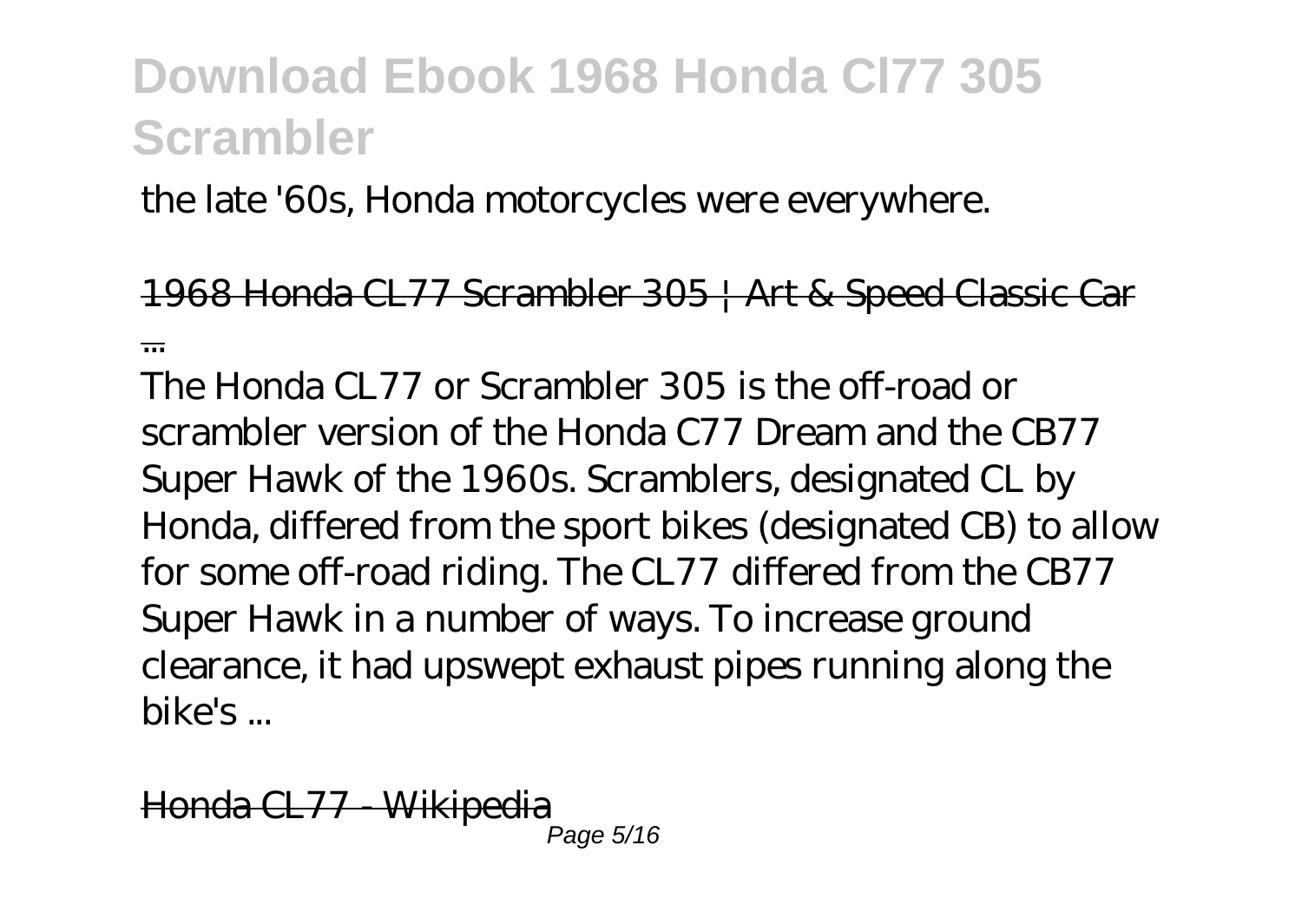1966 Honda 305 CL77 Scrambler, 11,703 miles, These bikes were made 4 years, 1965 thru 1968. Clear title, runs and drives great. Compression test shows 140lbs. in each cylinder! Bike has been freshened up, but never needed a total restoration.

1968 Honda 305 Scrambler Motorcycles for sale \*\*Figure based on a stock 1968 Honda CL77 Scrambler 305 valued at \$4,100 with OH rates with \$100/300K liability/UM/UIM limits. Actual costs vary depending on the coverage selected, vehicle condition, state and other factors.

1968 Honda CL77 Scrambler 305 Values | Hagerty Valuation Tool®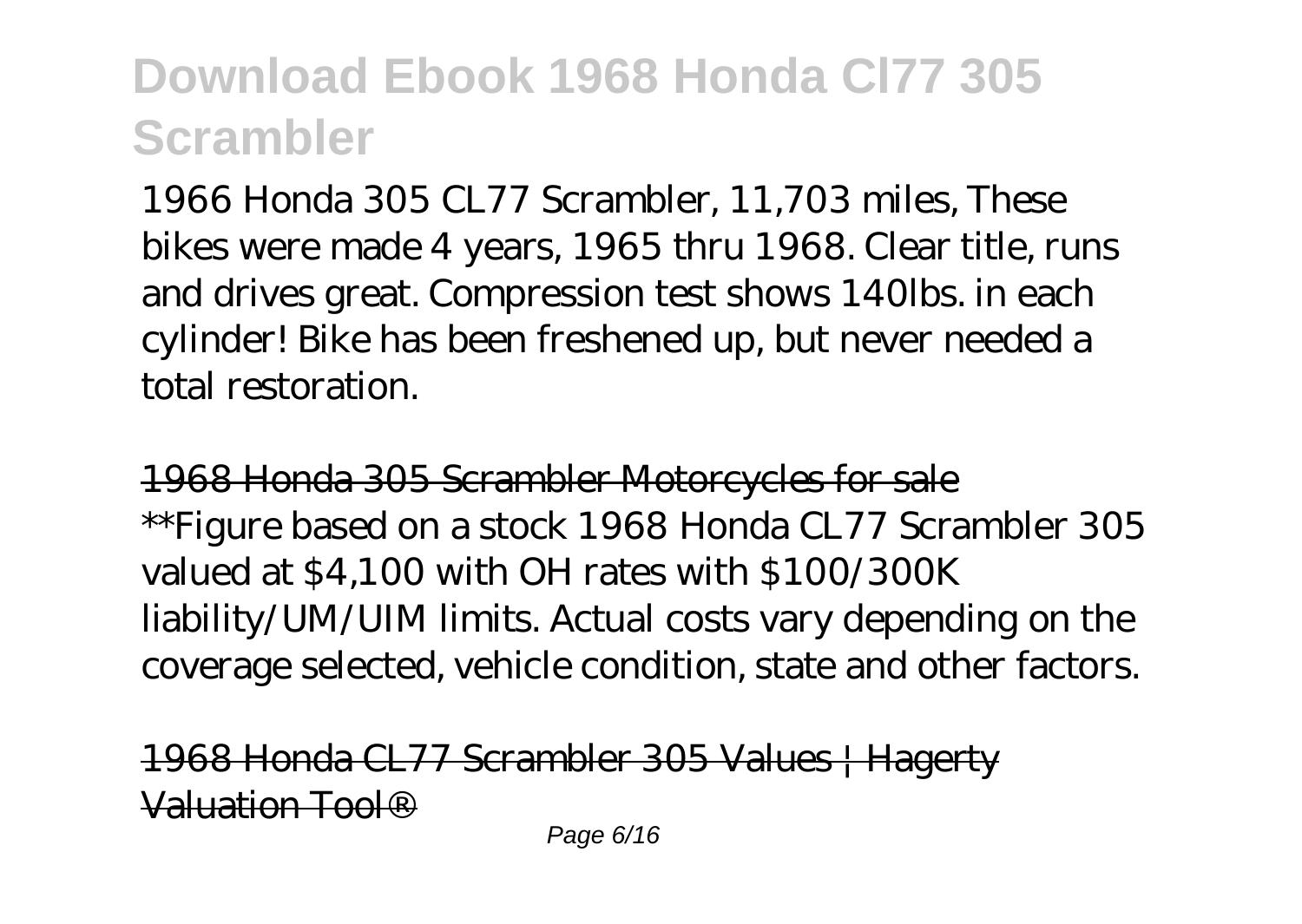The Honda CL77 was a 4-stroke 305 cc motorcycle built by Honda between 1965 and 1968. The CL designation indicated this model to be the "Scrambler" version which implied some off-road capability prior to actual dirt-bikes gaining popularity.

#### Honda CL77 - CycleChaos

Honda CL77 Years produced: 1965-1967 Claimed power: 27 .4hp @ 9,000rpm Top speed: 85mph (est.) Engine type: 305cc air-cooled SOHC parallel twin Weight (dry): 319lb (145kg) Price then: \$707 (1967) Price now: \$2,500-\$4,000 MPG: 40-60mpg (est.) Don Johnson looked at the Honda CL77 in the back of the truck. He had driven a lot of miles to pick up the two-wheeler he had "won" on an online ... Page 7/16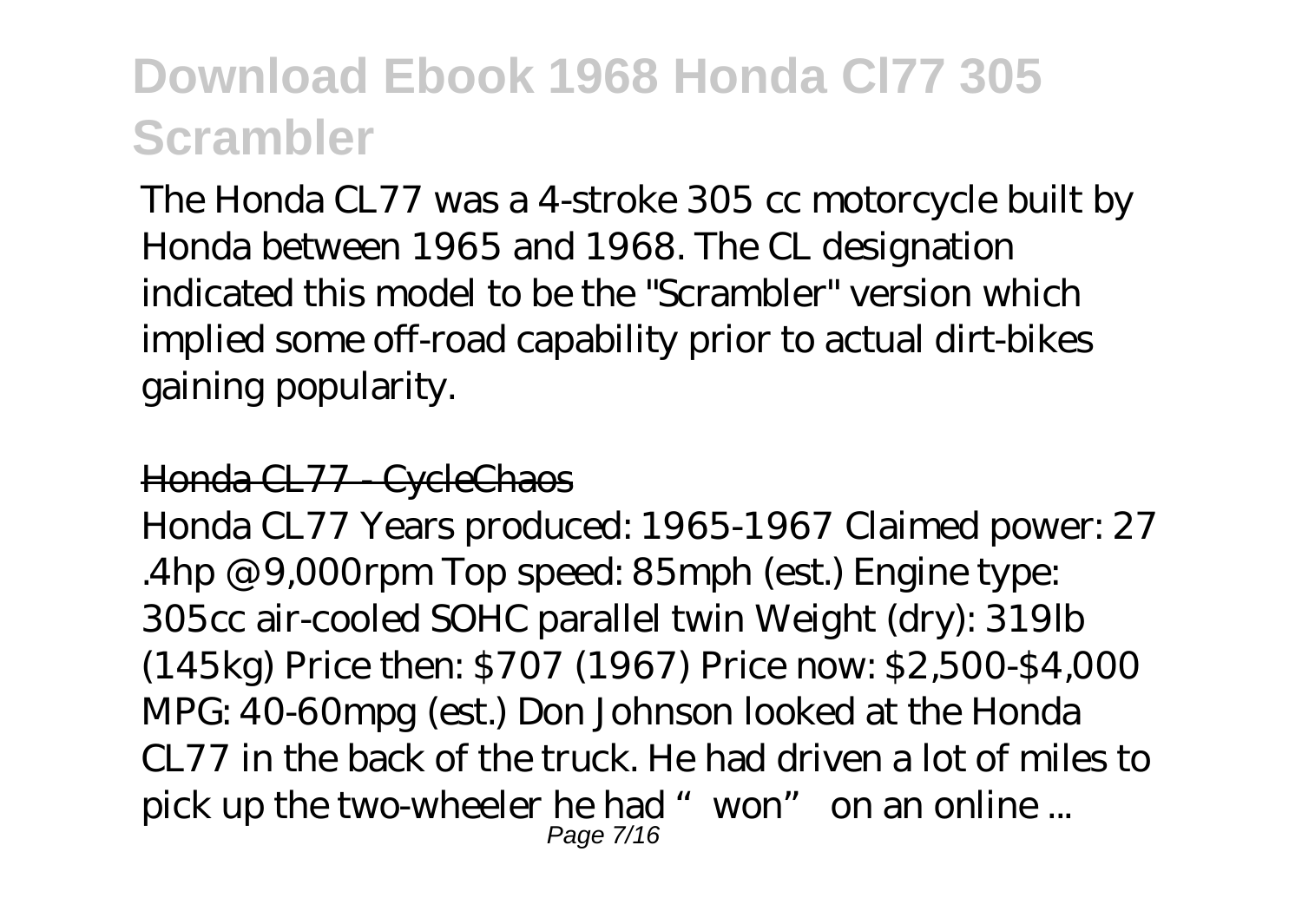#### The Honda CL77: A Gentleman's Scrambler - Classic Japanese ...

The Honda CL77 or Scrambler 305 is the off-road or scrambler version of the Honda C77 Dream and the CB77 Super Hawk of the 1960s. CL77 Scrambler; 1967 Honda CL77 Scrambler 305. Manufacturer : Honda: Class: Off-road: Engine: 305.4 cc (18.64 cu in) OHC 180° crank angle parallel twin: Bore / stroke: 60 mm  $\times$  54 mm (2.4 in  $\times$  2.1 in) Compression ratio: 9.5:1: Power: 28.5 bhp (21.3 kW) @ 9000 rpm ...

Honda CL77 - Wikipedia 1965-1968 HONDA CL77 SCRAMBLER 305 HM488 ENGINE Page 8/16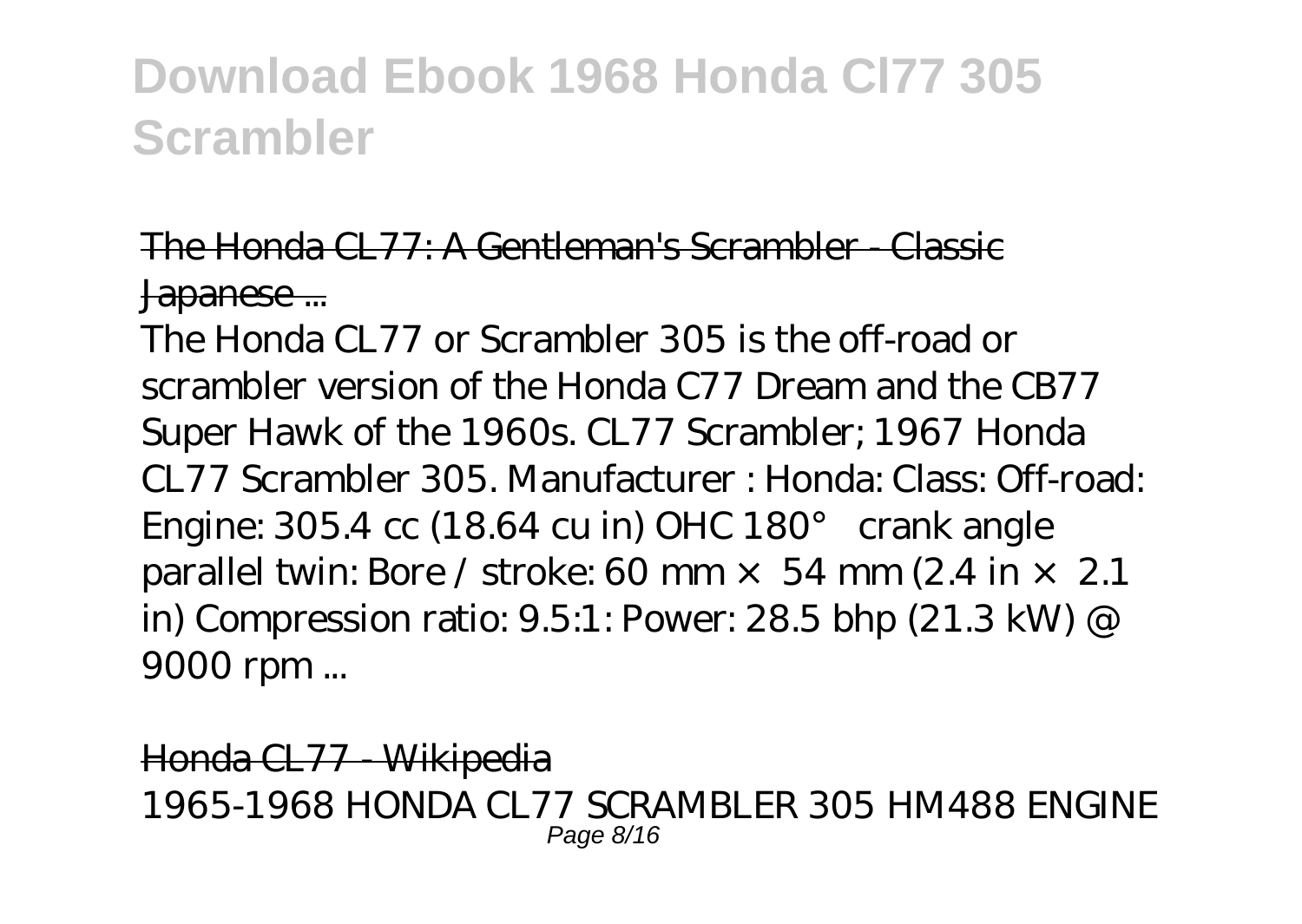CASES CRANKSHAFT TOP END PISTON. \$102.60. \$94.89 shipping. or Best Offer. 10 watching. Honda CL72 CL77 Scrambler Air Filter Intake Tube & Spring Set - New Reproduction (Fits: 1968 Honda CL77) \$82.50. \$4.75 shipping. 7 watching. Honda CL77 OEM Rear Exhaust Heat Shield, Early Type, CL77, CL72, Perfect (Fits: 1968 Honda CL77) \$179.99. 0 bids. \$9.99 ...

Motorcycle Parts for 1968 Honda CL77 for sale | eBay 1966 Honda 305 CL77 Scrambler, 11,703 miles, These bikes were made 4 years, 1965 thru 1968. Clear title, runs and drives great. Compression test shows 140lbs. in each cylinder! Bike has been freshened up, but never needed a total restoration. I have driven it on occasion to keep in good Page  $9/16$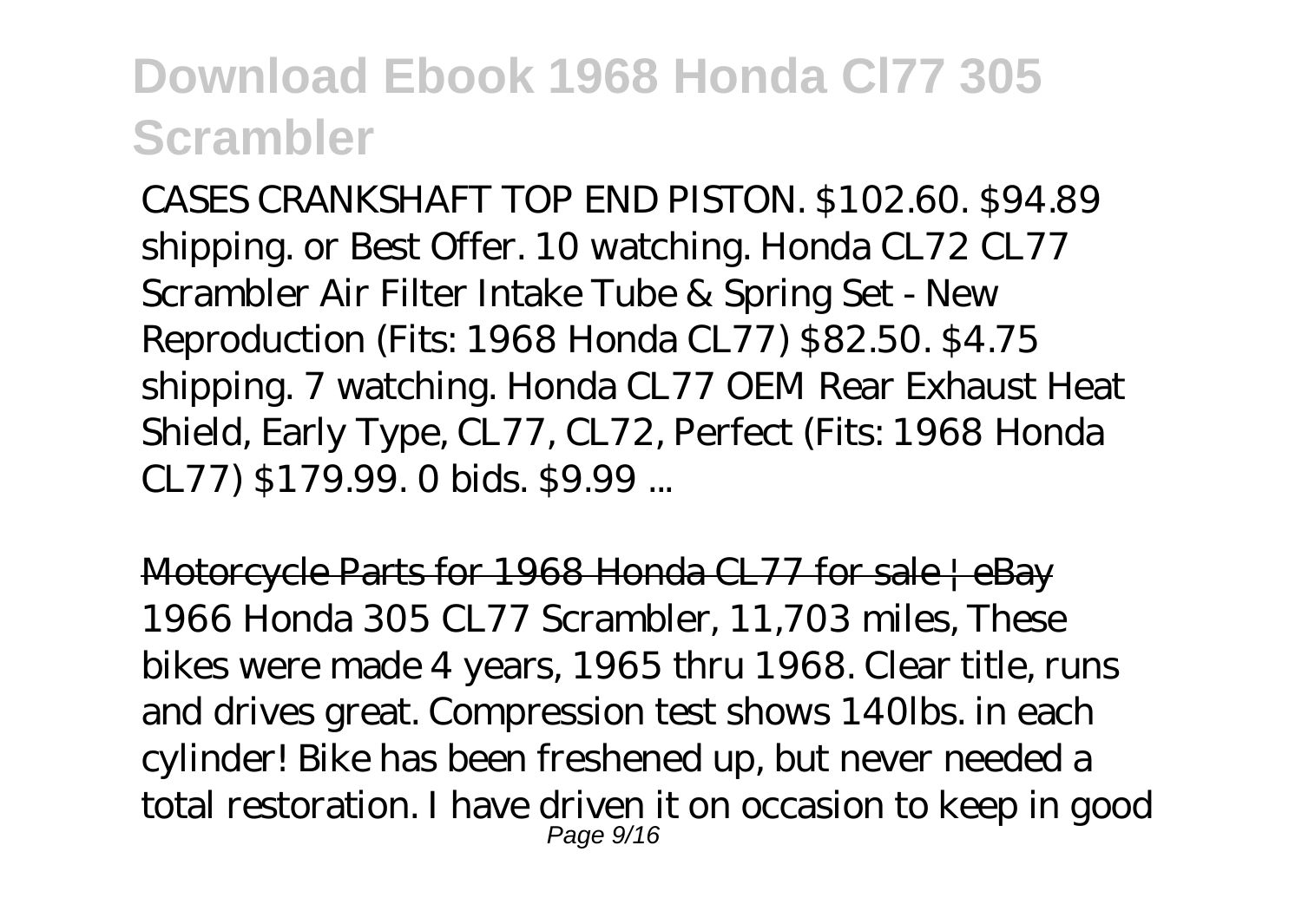running order. Front tire is new, rear is very good. Always stored in climate controlled building during the ...

305 Honda Scrambler Motorcycles for sale Find many great new & used options and get the best deals for 1968 Honda CL77 305 Scrambler Exhaust Pipe Right Side at the best online prices at eBay! Free delivery for many products!

1968 Honda CL77 305 Scrambler Exhaust Pipe Right Side | eBay

Honda CL77 Scrambler 305 - 1968. Honda CL77 Scrambler 305 - 1968. Refine by No filters applied Browse by Category, Filter 1 & more Hide Filters Show Filters Category Air / Fuel Page 10/16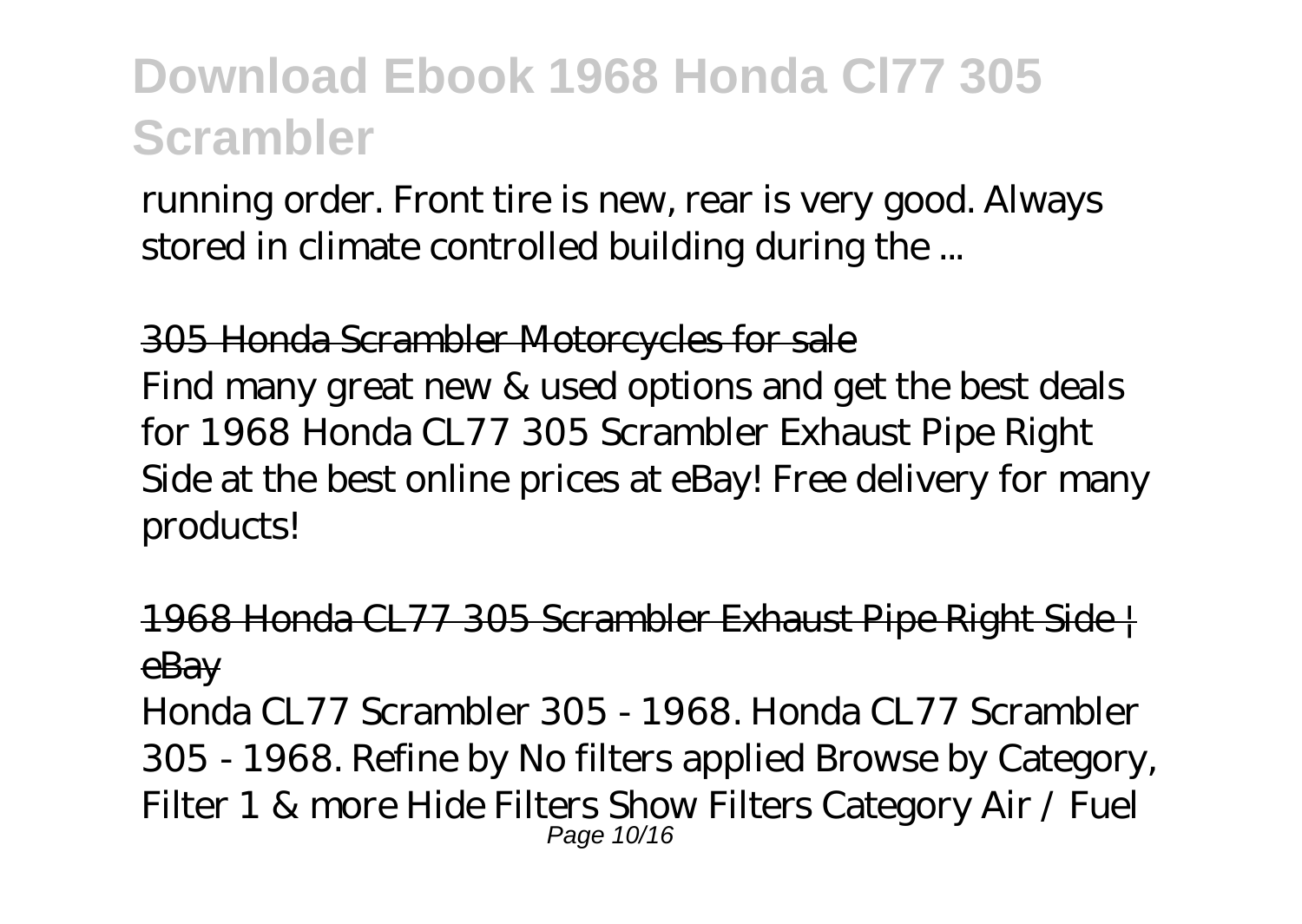(19) Body / Frame (5) Chemicals / Tools / Other ...

#### Honda CL77 Scrambler 305 - 1968 - 4into1

Honda 305 Scrambler 1968 Cl77 Seat Cover Kit Complete W/ Chrome Trim Strip. Honda Cl - See Price. Honda Cl - 77 Scrambler Exhaust High Pipes . Honda Scrambler - See Price. Honda Scrambler Cl72 250 Cl77 305 Seat Cover Kit Complete New Chrome Trim Strip. Brand New - See Price. Brand New Tires And Tubes For Honda 305 Or 250 Cl 77 . Nos 1966-67 - See Price. Nos 1966-67 Honda Cl77 305 Scrambler ...

Cl77 For Sale - Motorcycle Bodies And Parts 1968 Honda CL77 305 Scrambler Rare 1 or 200 factory Page 11/16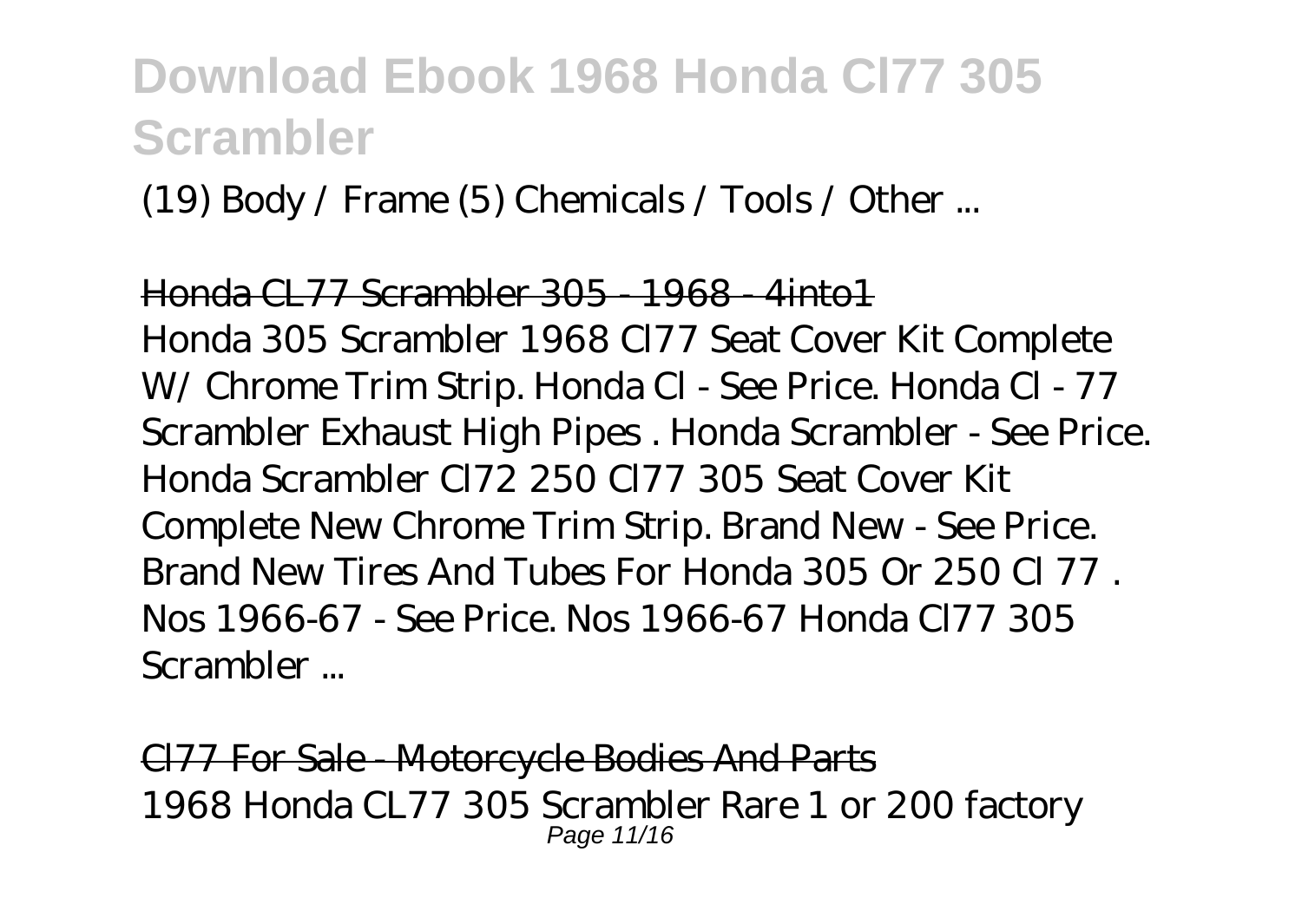repaint in orange by Honda to move last of stock after the release of the Honda 350. Gorgeous original paint. \$6,000. Please call Michael Kiernan at (314)772-5758. All inspections are welcome. Please call Michael Kiernan at 314 772 5758 with any questions regarding this vehicle, shipping and storage, or e-mail kiernancycles@outlook.com ...

#### 1968HondaScrambler519

Honda CL77 SCRAMBLER 305 (AMERICAN) Parts listing for the CL77 SCRAMBLER 305 (AMERICAN) Can't find the part you need? - please email us your enquiry. Results . CL77 SCRAMBLER 305 (AMERICAN) Advancer spring. \$9.25. Aftermarket Part. CL77 SCRAMBLER 305 (AMERICAN) Air filter to carburettor connecting tube securing clip. \$4.66. Page 12/16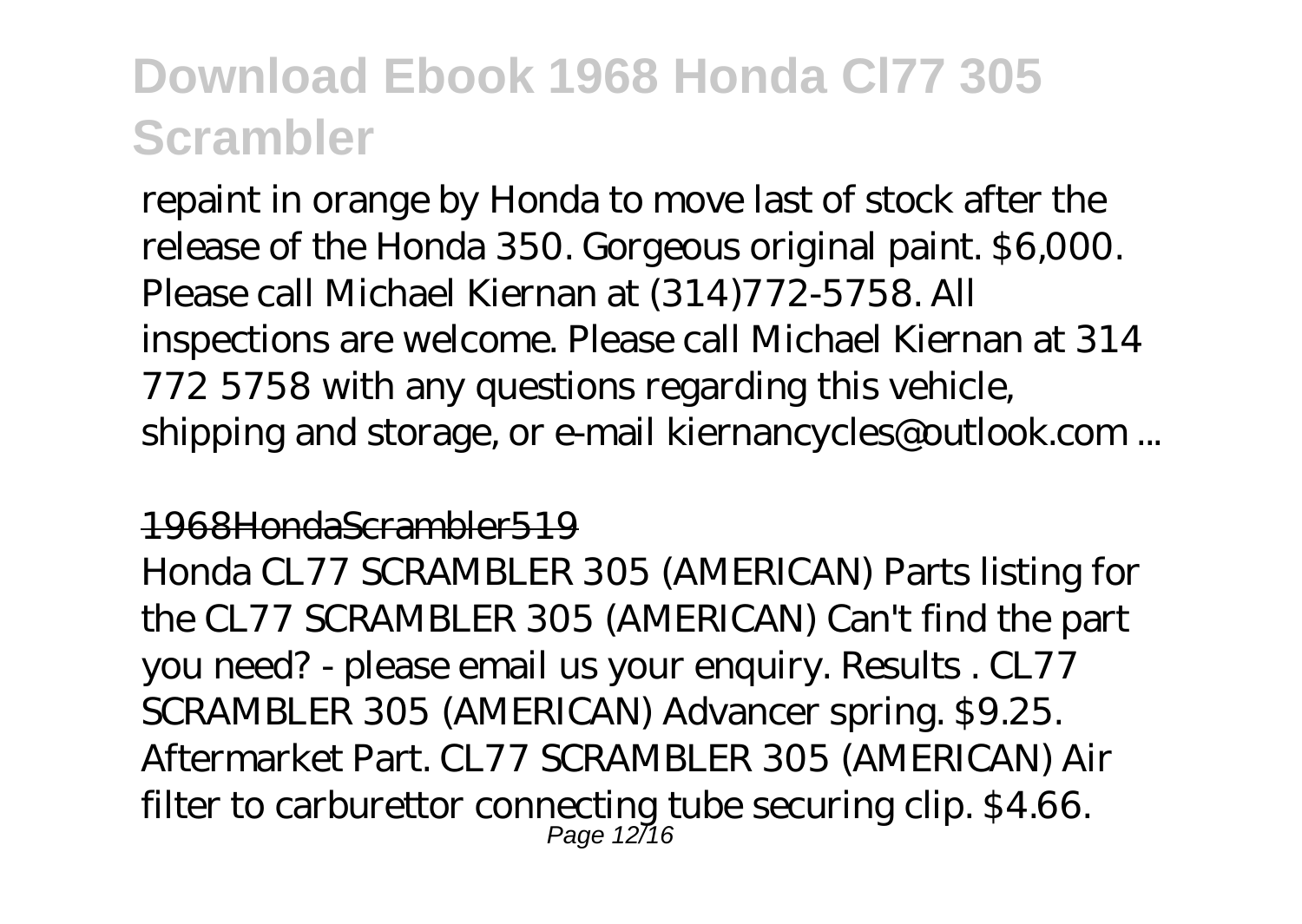Genuine Part. CL77 SCRAMBLER 305 (AMERICAN) Brake cable adjuster wire ...

David Silver Spares USA - Honda CL77 SCRAMBLER 305 ... For sale 1968 Honda Scrambler 305 CL77 with 15.000 miles in great shape, very good vacuum pressure. Restored.New all cables, clutch, brakes, new clutch disc, battery, new spokes wheels and tires. Rebuilded fuel tank, and carburetor. ... 1967 Honda CL77 305 Scrambler w/ TITLE - \$1150 (Roscoe) 1967 Honda CL77 305 Scrambler Project . Clean Title , have Key, Engine turns over with great

968 Honda Scrambler 305 CL77 - \$3500 (Camaril Page 13/16

...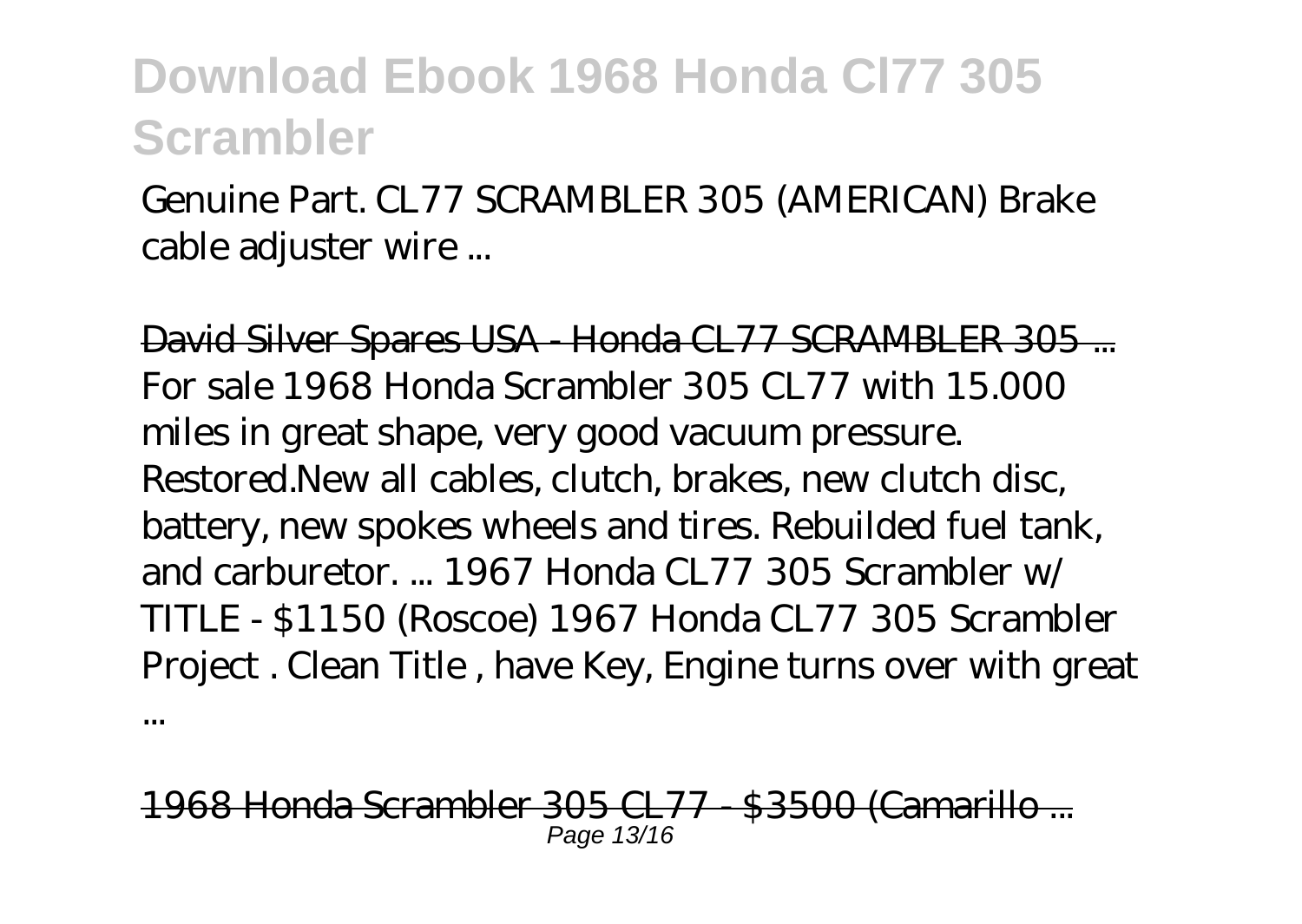NOS Honda CL77 Rear Shock Absorber Spring Seat Stopper 52424-273-000. \$19.99. Add To Cart. NOS Honda CB72 CB77 CL72 CL77 Brake Shoe Spring 45133-268-010. \$8.99. Add To Cart. NOS Honda CB72 CB77 CL72 CL77 Left Ignition Points Contact Breaker 30204-268-004. \$29.99. Add To Cart . NOS Honda CB350 CB72 CB77 CL350 CL72 CL77 SL175 SL350 XL250 Swing Arm Dust Seal Cap Rubber 52145-329-000. \$9.99. Add ...

New Old Stock NOS Honda CL77 305 Scrambler Parts In 1962, Honda introduced an off-road bike, the CL72 250 Scrambler, with the same engine as the Hawk but with a different, full-cradle frame with a skid plate and other adjustments for off-road use. In 1965, the CL77 305 Page 14/16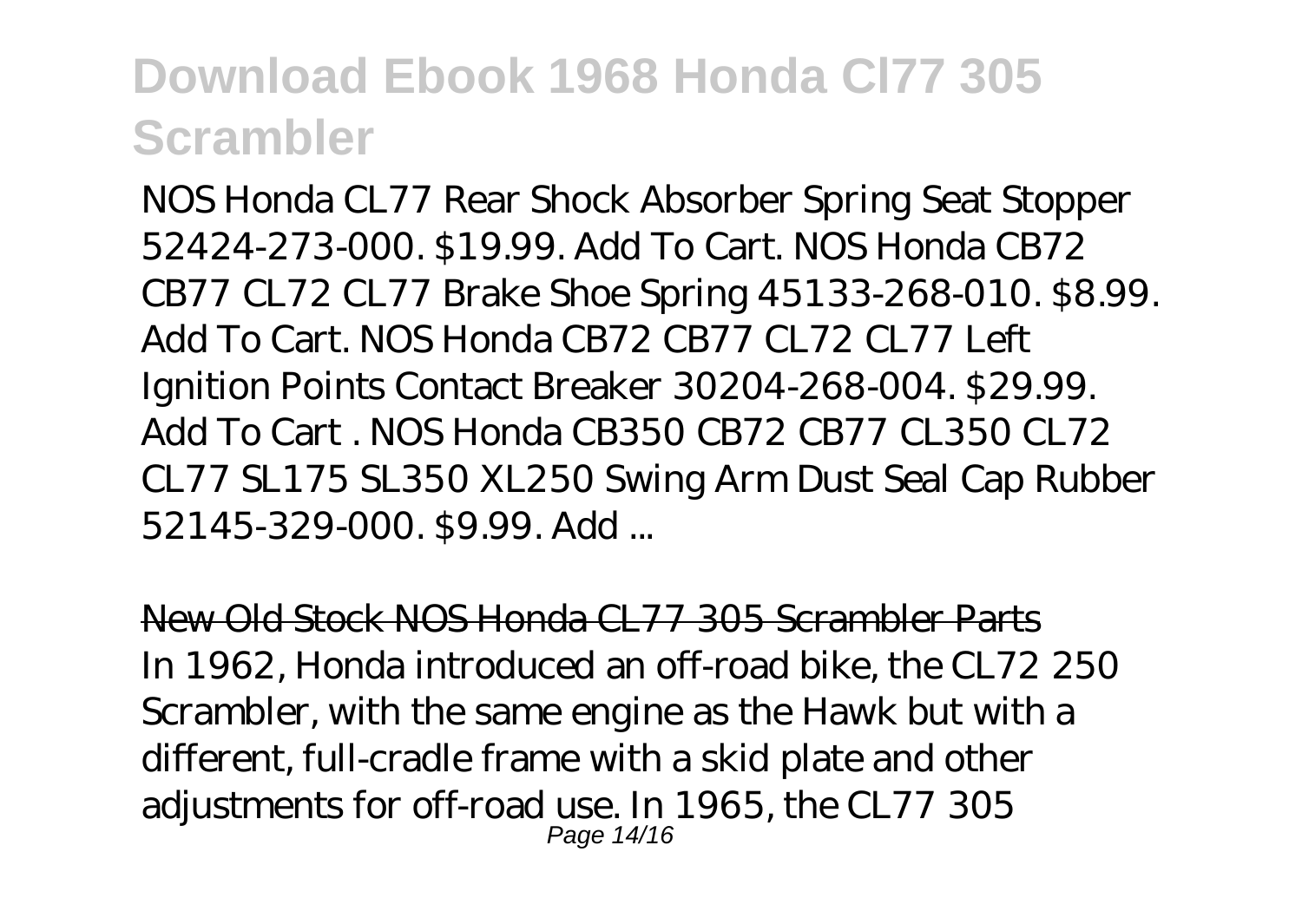Scrambler appeared, with the bigger engine of the Super Hawk but otherwise similar to the CL72.

#### Honda CB77 - Wikipedia

also have kawasaki kz bikes,hondamatics,1972 hodaka wombat 125,\$425.00 for it. have two bridgestone bikes coming soon. 1968 cl77 honda scrambler 305 twin,not running,not stuck,needs restored,complete bike,no title,wheels stuck or slow turning from setting,asking \$1800.00 o.b.o. Bike is located near bloomfield ia,